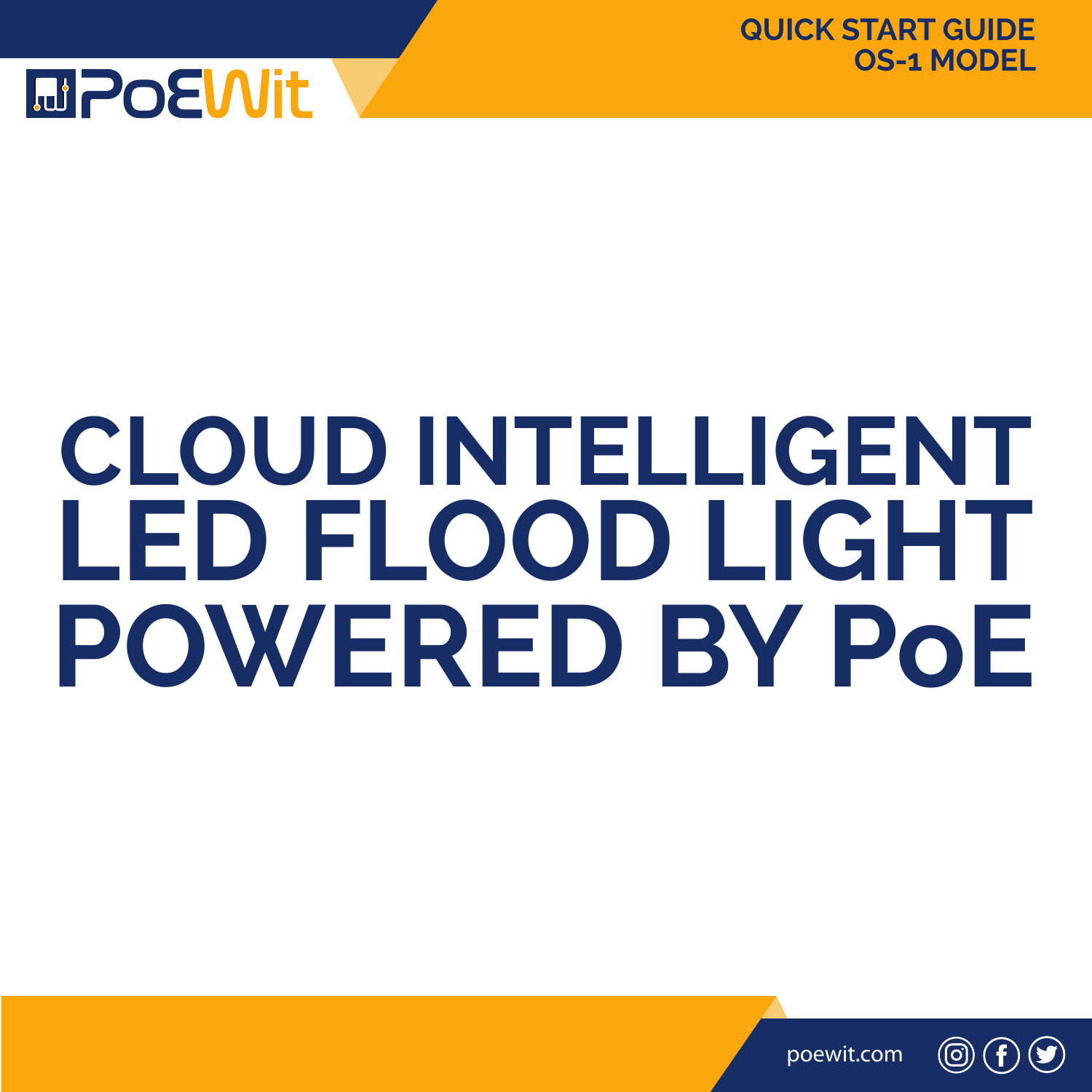

#### **BEFORE YOU START**

#### **1) PACKAGE CONTENTS**

1. (OS1-PT-X) PoE Powered LED Flood Light (Type 4, 802.3bt, 90W max.) w/ Dual PoE Output (PoE Type 2, 802.3at, PoE+, 30W max.)

| <b>PATTERN</b>  |                                                           | <b>CALL AT A</b> |
|-----------------|-----------------------------------------------------------|------------------|
| <b>ITEM</b>     | OS-1-PT-X PoE<br><b>Powered LED</b><br><b>Flood Light</b> | Quick start      |
| <b>QUANTITY</b> |                                                           |                  |

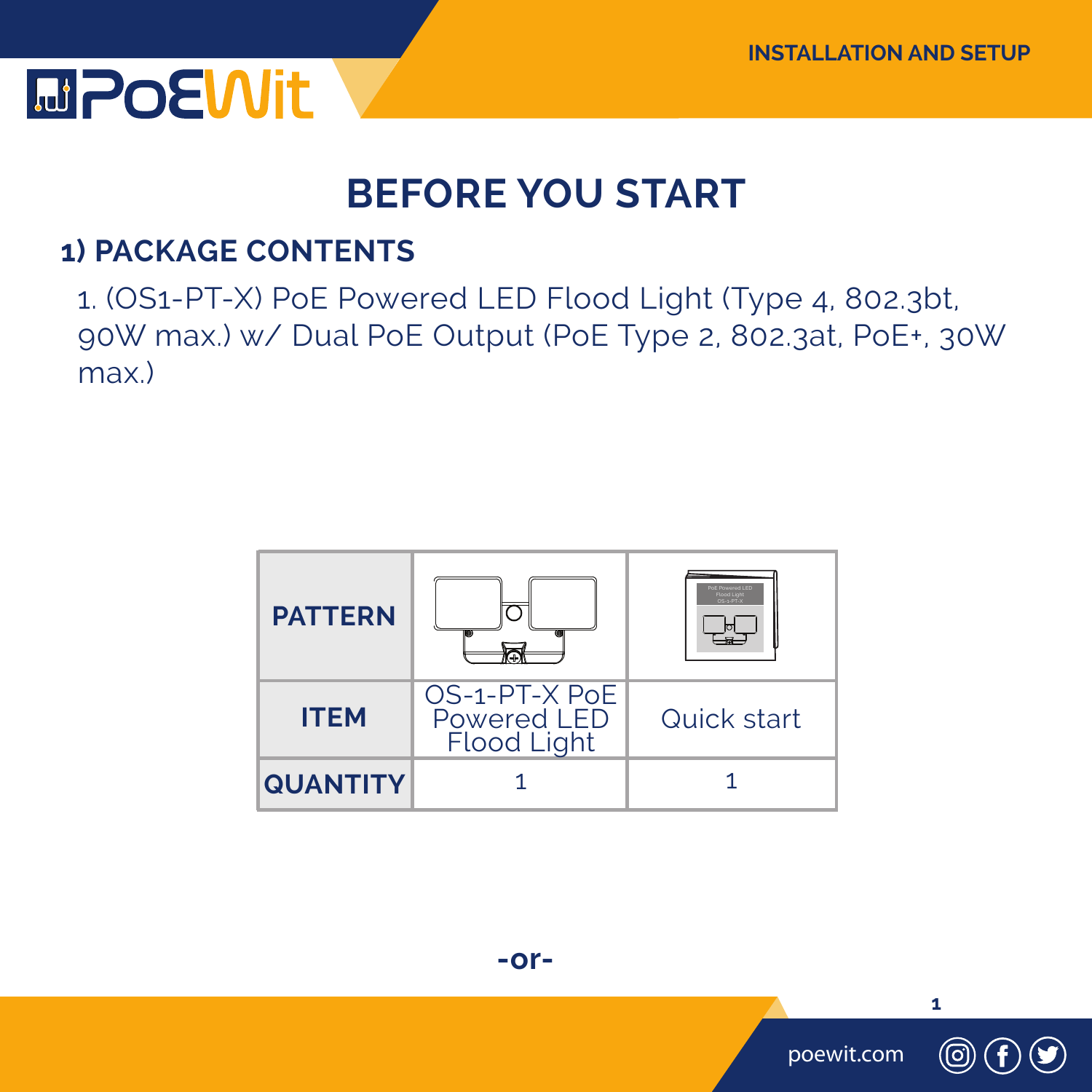### **MPOEWIt**

1. (OS1-X) PoE powered LED flood light (PoE Type 2, 802.3at, PoE+, 30W max) OS1 model does not provide pass-through output ports.

| <b>PATTERN</b>  |                                                      | <b>Floored Lines</b> |
|-----------------|------------------------------------------------------|----------------------|
| <b>ITEM</b>     | OS-1 PoE<br><b>Powered LED</b><br><b>Flood Light</b> | Quick start          |
| <b>QUANTITY</b> |                                                      |                      |

- 2. Hardware accessories bag
	- Mounting bracket
	- Adhesive-backed sealing pad
	- Mounting screws (x2) with screw caps

**Note: OS1-X model has mounting bracket, sealing pad and mounting screws integrated together (screws caps remain separate)**

3. Quick start guide

poewit.com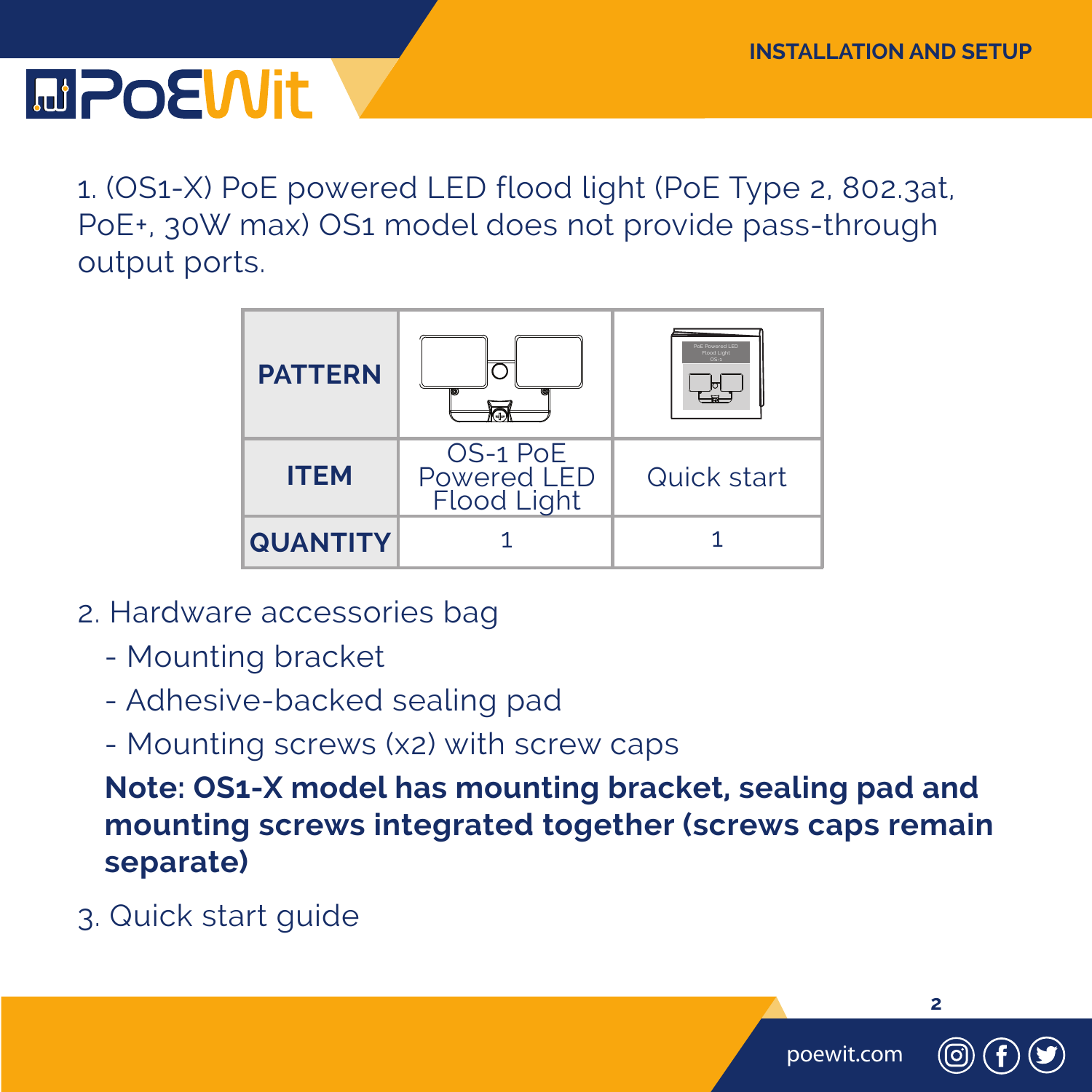### **MPoEWit**

#### **2) PRODUCT DESCRIPTION**

**2-A.** PoEWit PoE powered flood light can be mounted on wall or ceiling. It is water-resistant and provides cloud-connectivity for PoEWit mobile application control (dimming, schedule, on/off) and/or wall-switch control (on/off) via iOS or Android.

**2-B.** Unique construction with dual LED lights provides 180 degrees of adjustable coverage. No AC power is required. (Model OS1-PT-X only) Dual PoE outputs provide power and data connectivity for camera, PoEWit MD-01 motion detector or PoEWit light fixtures.

#### **2-C.** Dimensions – for model OS1-PT and OS1

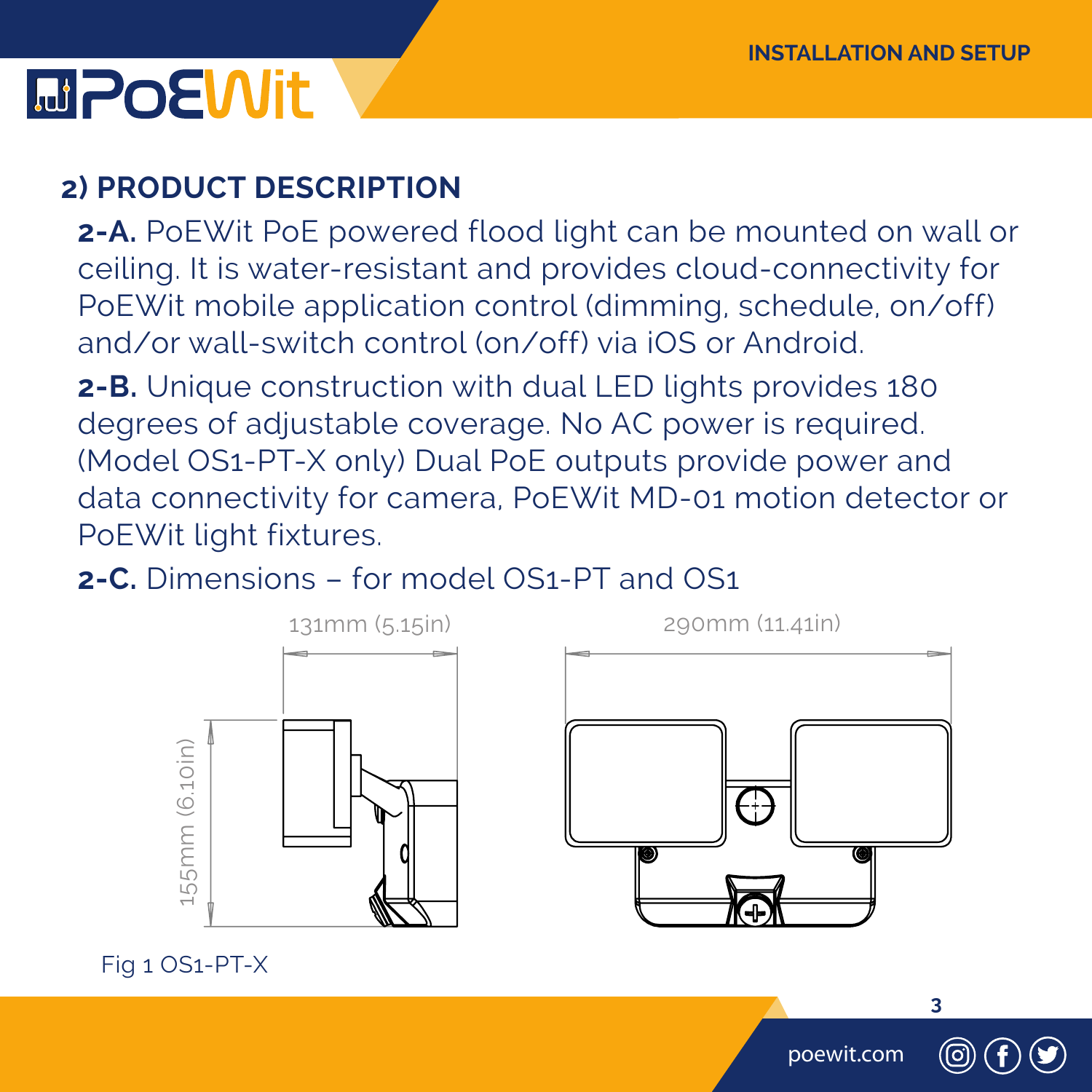

Fig 2 OS1-X

#### **3) INSTALLATION AND WIRING**

- 1. Select a proper location for light fixture and other connected devices
- 2. Install an Ethernet cable (CAT5/6) from your PoEWit PoE Switch to the location selected for flood light installation.

3. If installing other PoE devices utilizing the PoE outputs (OS1-PT-X only), install ethernet cable to location of other devices that will utilize PoE outputs from the OS1 installation location.

**4** 4. Install mounting screws (x2) into the mounting bracket as shown. Install PoEWit sealing pad against wall/ceiling opening and then mounting bracket to expose ethernet cable for Internet connection (router, switch, broadband modem) and other PoEWit

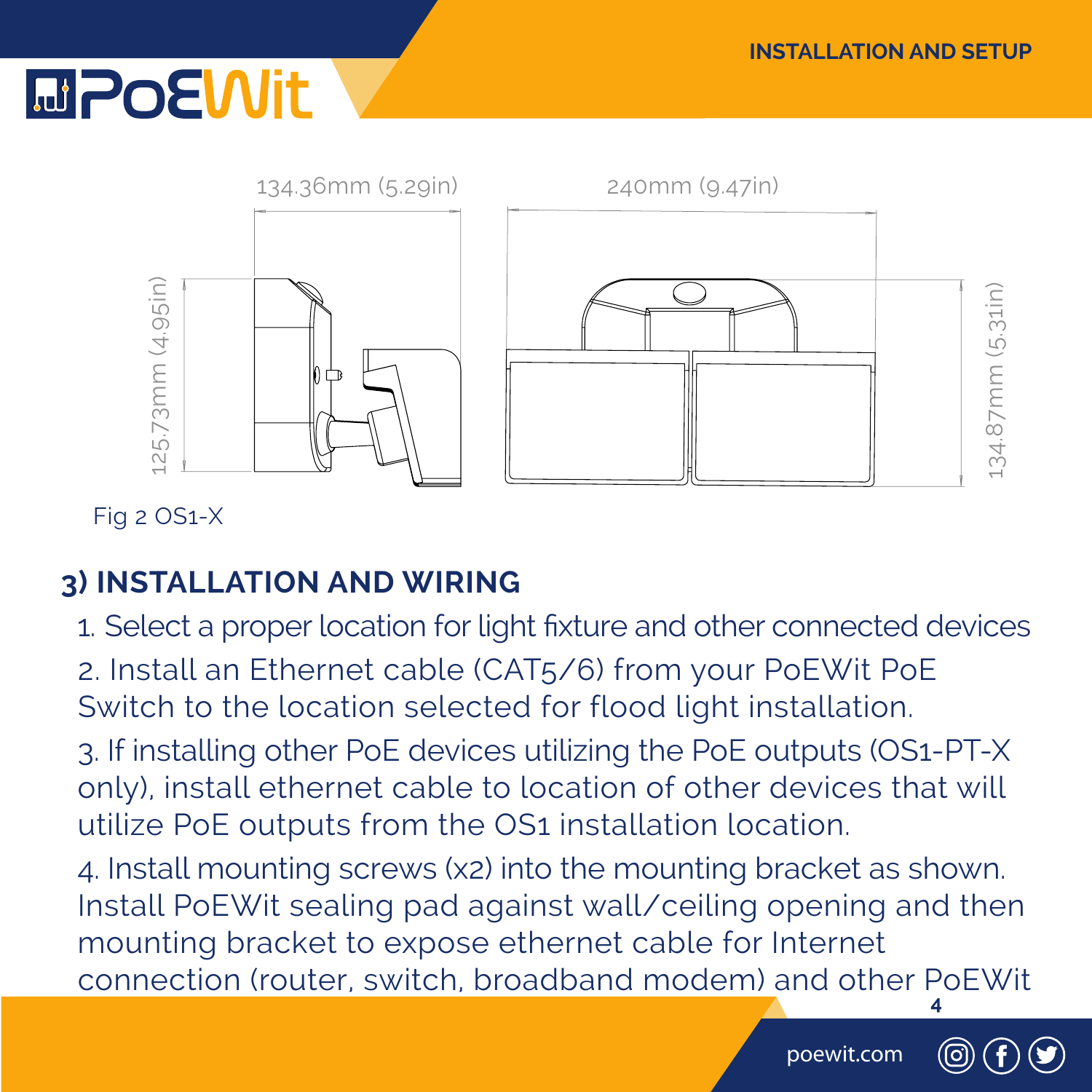connected devices.

 **Note: PoEWit model OS1-X does not require bracket or sealing pad assembly**



Figure 3 OS1-PT-X Install

Figure 4 OS1-X Install

poewit.com

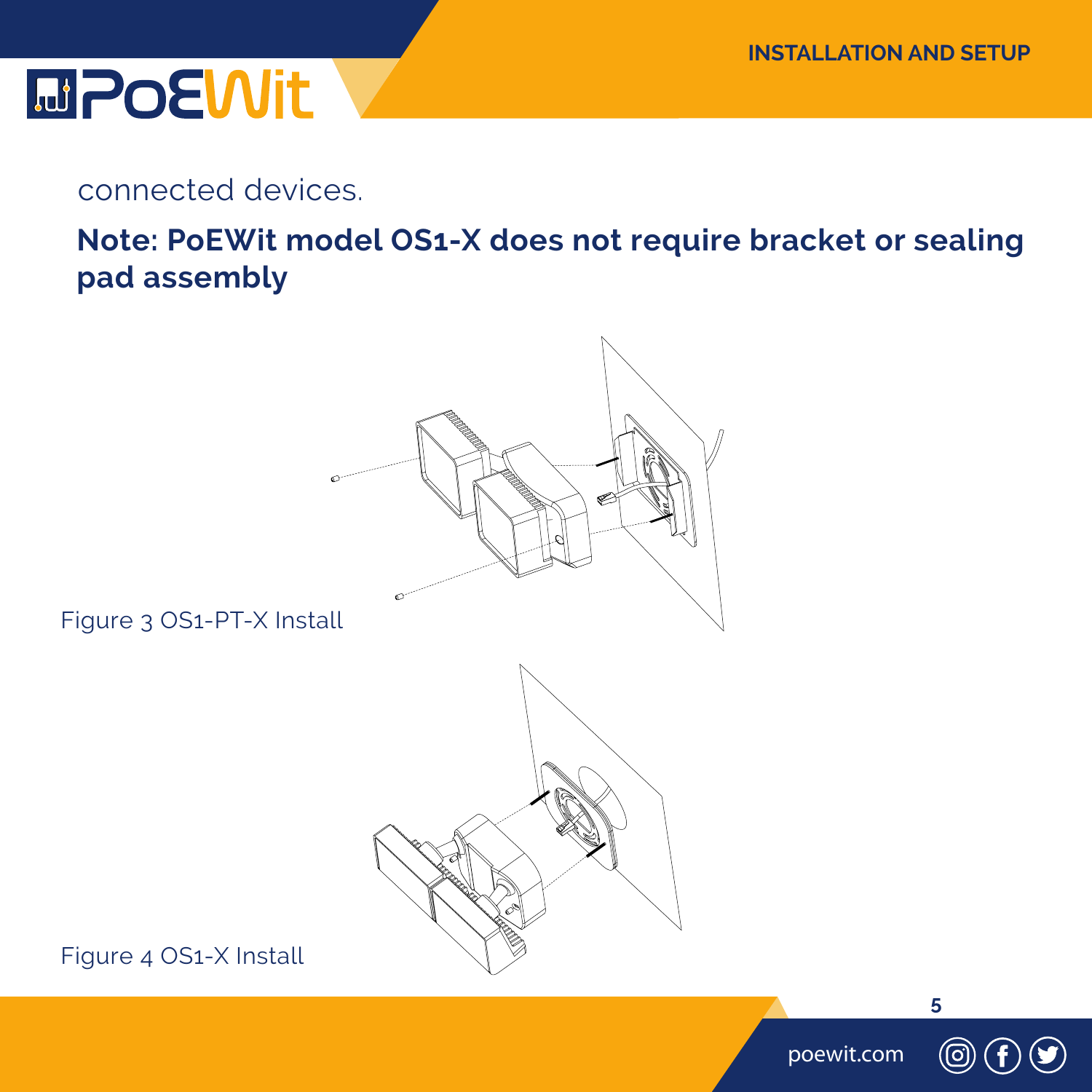5. Ensure Ethernet cable is extended approximately 7 inches beyond wall opening for OS1-PT-X and 3 inches for model OS1-X.



Figure 5

6. Plug PoE-enabled rthernet cable into flood light at location indicated (PoE Input). Verify input RJ45 GREEN LED illuminated showing PoE power and AMBER LED showing local network connectivity. Cloud connection is required for initial setup of the device.



Figure 6 OS1-PT-X Input Cable Install

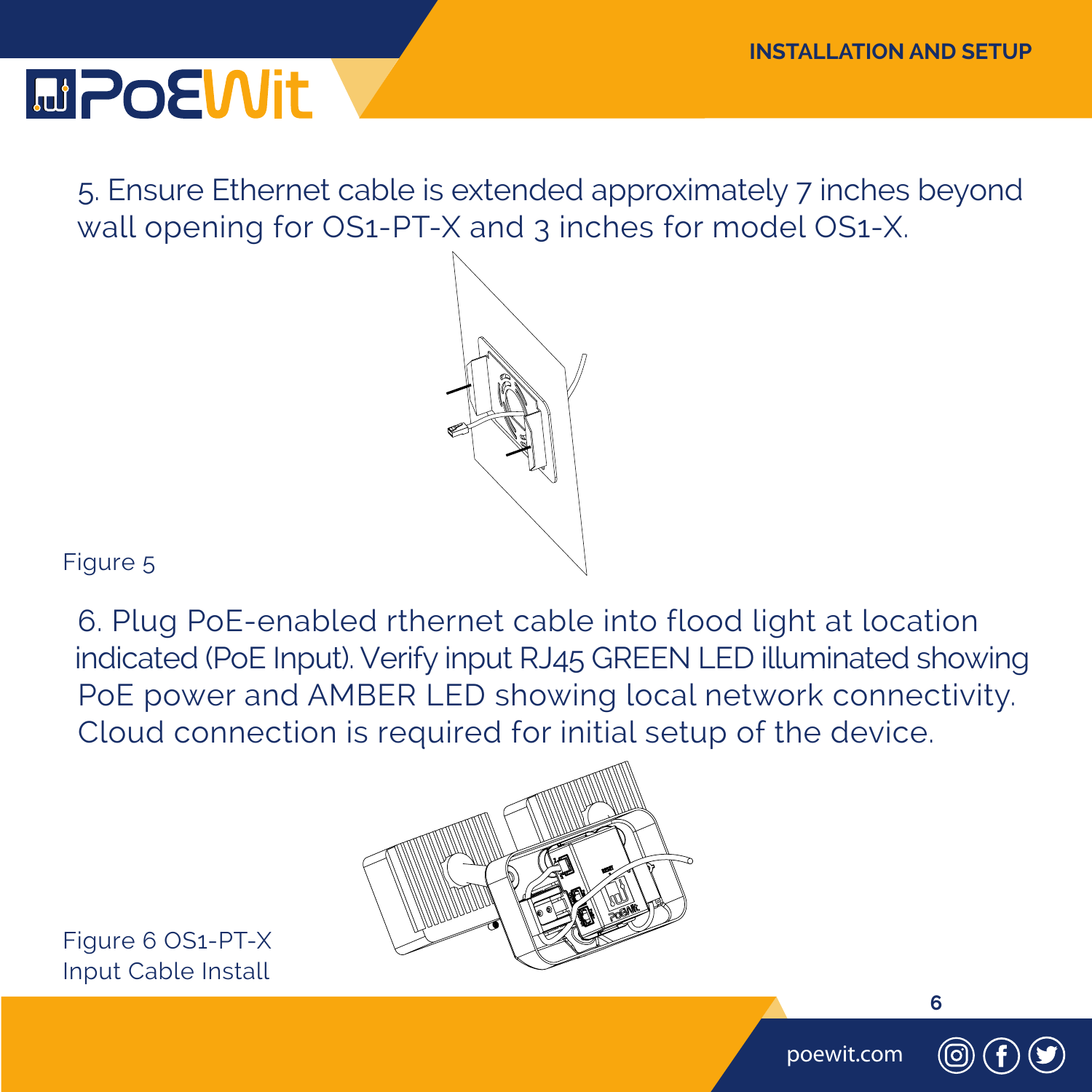7. PoEWit system LED will illuminate WHITE upon initial start-up and then display BLUE when cloud connectivity is available 8. If installing model OS1-PT, connect PoE+ outputs to respective ethernet cables before placing fixture onto mounting bracket 9. Attach Flood Light to mounting plate via supplied screw caps (see Figure 3) 10. Adjust dual LED lights for required coverage

11. Continue to quick start guide for other devices connected to PoE output ports